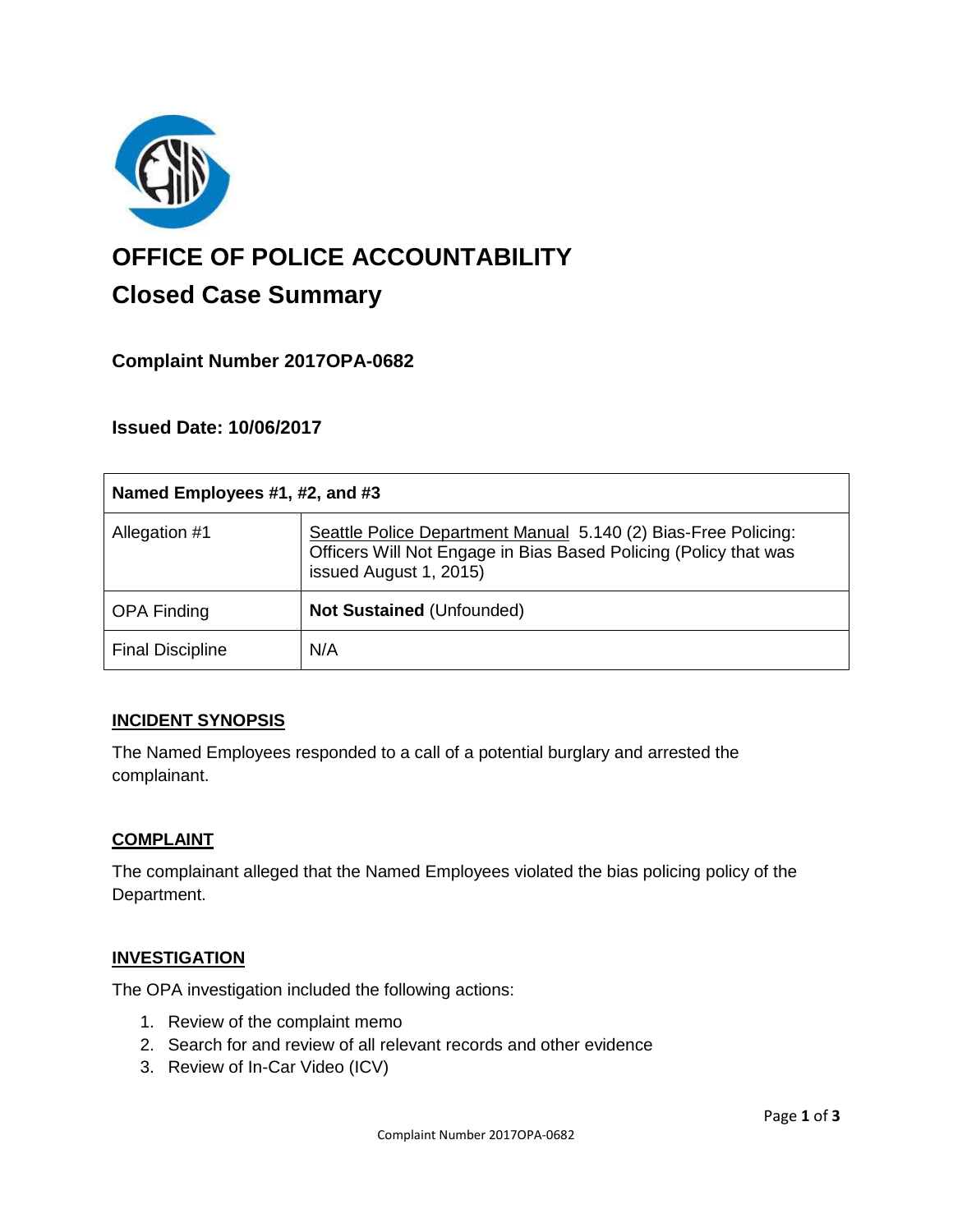### **ANALYSIS AND CONCLUSION**

On the date in question, the Named Employees responded to a call of a potential burglary. The caller was the owner of a rental property. While checking that property, the caller observed an individual that he did not know, later identified as the complainant, removing a washing machine from the garage. The caller also observed other pieces of his personal property strewn throughout the lawn.

When the Named Employees responded to the location, the complainant was still present at the property. Named Employee #2 conducted an investigation, which included identifying that a lock on the property was broken, determining that it was likely broken by pliers, and locating pliers on the complainant's person. Named Employee #2 also located a ladder, which he believed had been utilized to access the balcony of the residence. Named Employee #2 photographed the broken lock and the pliers. Named Employee #2 further interviewed the caller, the complainant, and a female who was with the complainant. The complainant indicated that another woman had been on the scene and had informed him that the items on the property were free. This unidentified woman was not located. The female with the complainant stated that there had been an ad on "Offer-Up" concerning the property. A search for that ad yielded negative results. The complainant further provided a false identification to the officers. At that point, and based on the results of his investigation, Named Employee #2 made the decision to place the complainant under arrest.

After he was placed under arrest, the complainant alleged that the officers had acted with bias. Consistent with policy, the officers notified a sergeant to come to the scene to screen the complaint of bias in person. A sergeant responded to the scene and interviewed the complainant regarding his allegation. During that interview, the complainant indicated that the officers failed to listen to his side of the story. At the conclusion of this interview, the complainant told the sergeant that he wanted his allegation of bias to be referred to OPA. The sergeant subsequently initiated this complaint.

SPD policy prohibits biased policing, which it defines as "the different treatment of any person by officers motivated by any characteristic of protected classes under state, federal, and local laws as well other discernible personal characteristics of an individual." (Manual Policy 5.140.) This includes different treatment based on the race of the subject. (See id.)

From a review of the documents relating to this case and the officers' in car video, there was no evidence of bias on the part of any of the Named Employees. There was abundant probable cause supporting the complainant's arrest based on the evidence collected and observed during Named Employee #2's thorough investigation. Notably, OPA attempted to interview the complainant on several occasions but was unsuccessful.